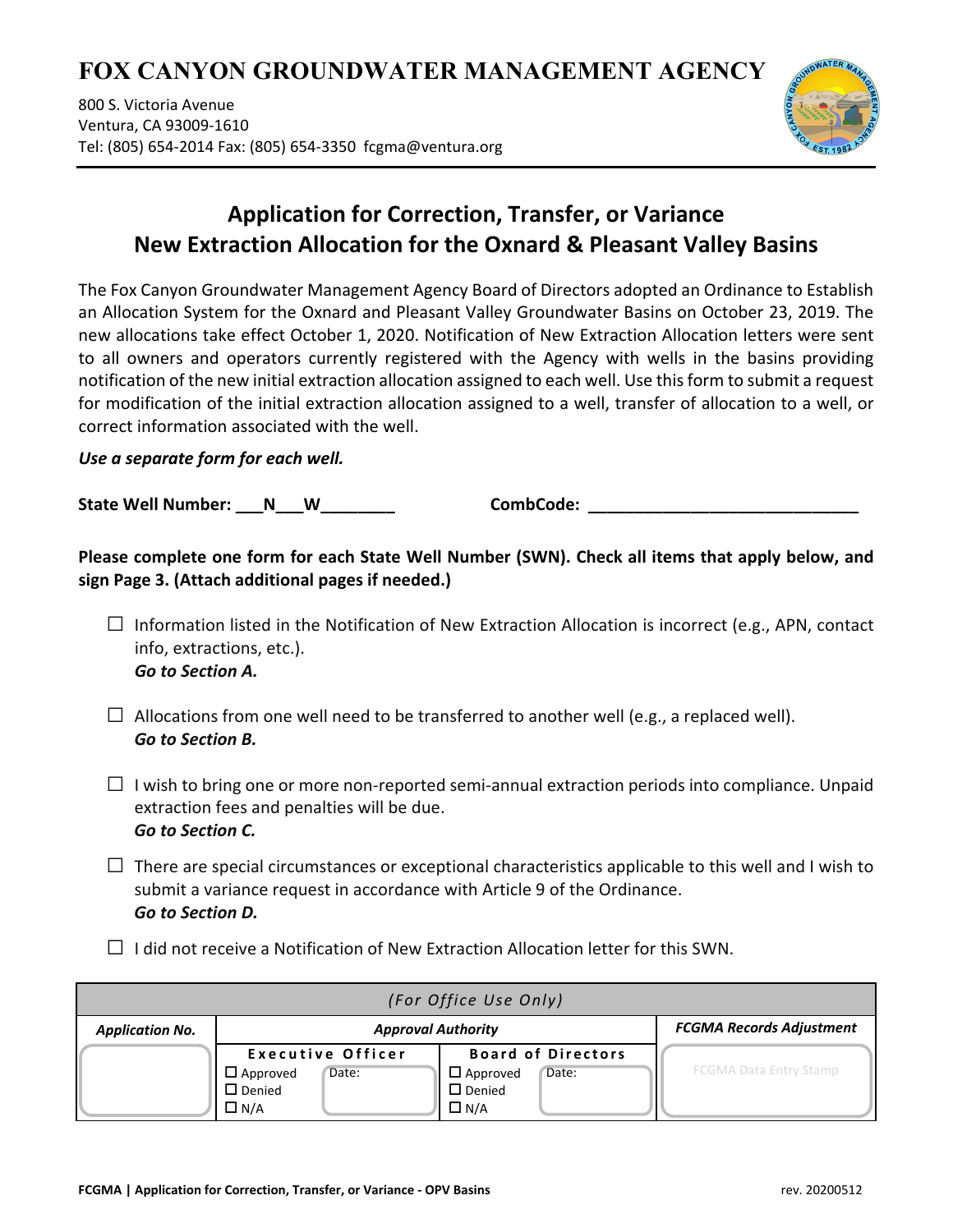## **Section A – Incorrect Information on the Notification of New Extraction Allocations**

#### **Account Information**

Enter requested corrections. Use the appropriate Agency form to register changes in Owner, Operator, Usage, or Well Status if not previously submitted.

| <b>Account Detail</b>        | <b>Requested Correction</b> |
|------------------------------|-----------------------------|
| Owner                        |                             |
| Operator                     |                             |
| CombCode                     |                             |
| <b>Usage Code</b>            | Domestic                    |
| <b>DWR Groundwater Basin</b> |                             |
| <b>APN</b>                   |                             |
| <b>Well Status</b>           | Active                      |

#### **Reported Extractions**

Identify any discrepancies you believe exist in the Agency's records of extraction reporting for which you have a copy(ies) of submitted Semi-Annual Extraction Statement(s).

| <b>Reporting Period</b> | <b>Requested Correction</b> |
|-------------------------|-----------------------------|
| 2005-1                  |                             |
| 2005-2                  |                             |
| 2006-1                  |                             |
| 2006-2                  |                             |
| $2007 - 1$              |                             |
| 2007-2                  |                             |
| 2008-1                  |                             |
| 2008-2                  |                             |
| 2009-1                  |                             |
| 2009-2                  |                             |
| 2010-1                  |                             |
| 2010-2                  |                             |
| $2011 - 1$              |                             |
| $2011 - 2$              |                             |
| $2012 - 1$              |                             |
| 2012-2                  |                             |
| $2013 - 1$              |                             |
| 2013-2                  |                             |
| $2014 - 1$              |                             |
| 2014-2                  |                             |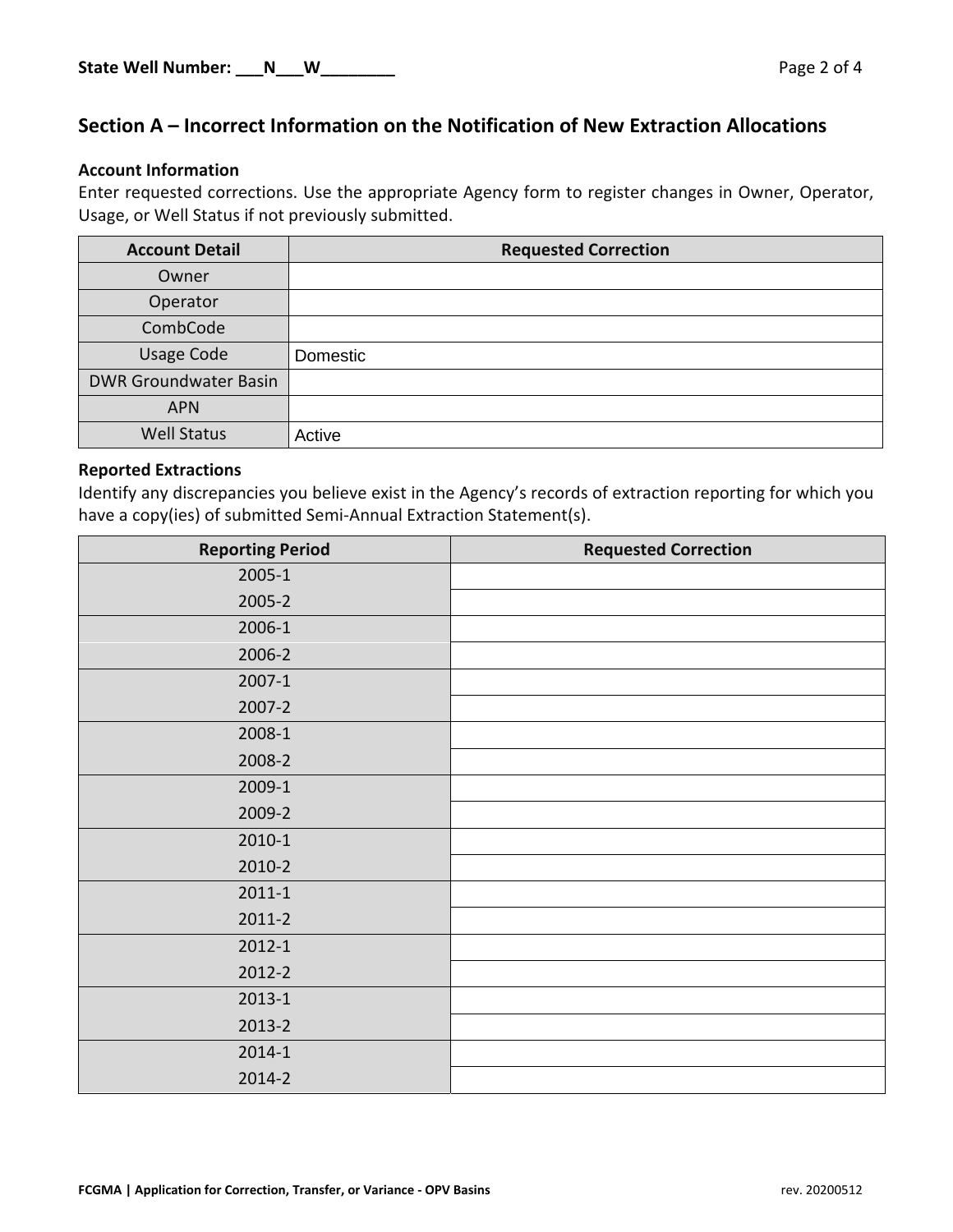## **Section B – Allocation Transfer for Replacement Well**

Use this section to identify a well(s) with reported extraction during the base period which was (were) replaced by the well identified on page 1 and subsequently destroyed. Attach supporting documentation.

| SWN: | N | w | Date Replaced: |
|------|---|---|----------------|
| SWN: | N | W | Date Replaced: |

## **Section C – Unreported Extractions**

Identify semi-annual extraction periods which were not reported in accordance with Agency Ordinance Code for the well identified on page 1 which you desire to bring into compliance. Penalties and unpaid extraction fees will be due.

| <b>Reporting Period</b> | <b>Request Compliance</b> |
|-------------------------|---------------------------|
| 2005-1                  | П                         |
| 2005-2                  | П                         |
| 2006-1                  | П                         |
| 2006-2                  | П                         |
| 2007-1                  | П                         |
| 2007-2                  | $\mathsf{L}$              |
| 2008-1                  | П                         |
| 2008-2                  | $\Box$                    |
| 2009-1                  | $\Box$                    |
| 2009-2                  | П                         |
| 2010-1                  |                           |
| 2010-2                  | П                         |
| $2011 - 1$              | П                         |
| 2011-2                  | П                         |
| 2012-1                  | П                         |
| 2012-2                  | ΙI                        |
| 2013-1                  | П                         |
| 2013-2                  | П                         |
| 2014-1                  | П                         |
| 2014-2                  | $\vert \ \ \vert$         |